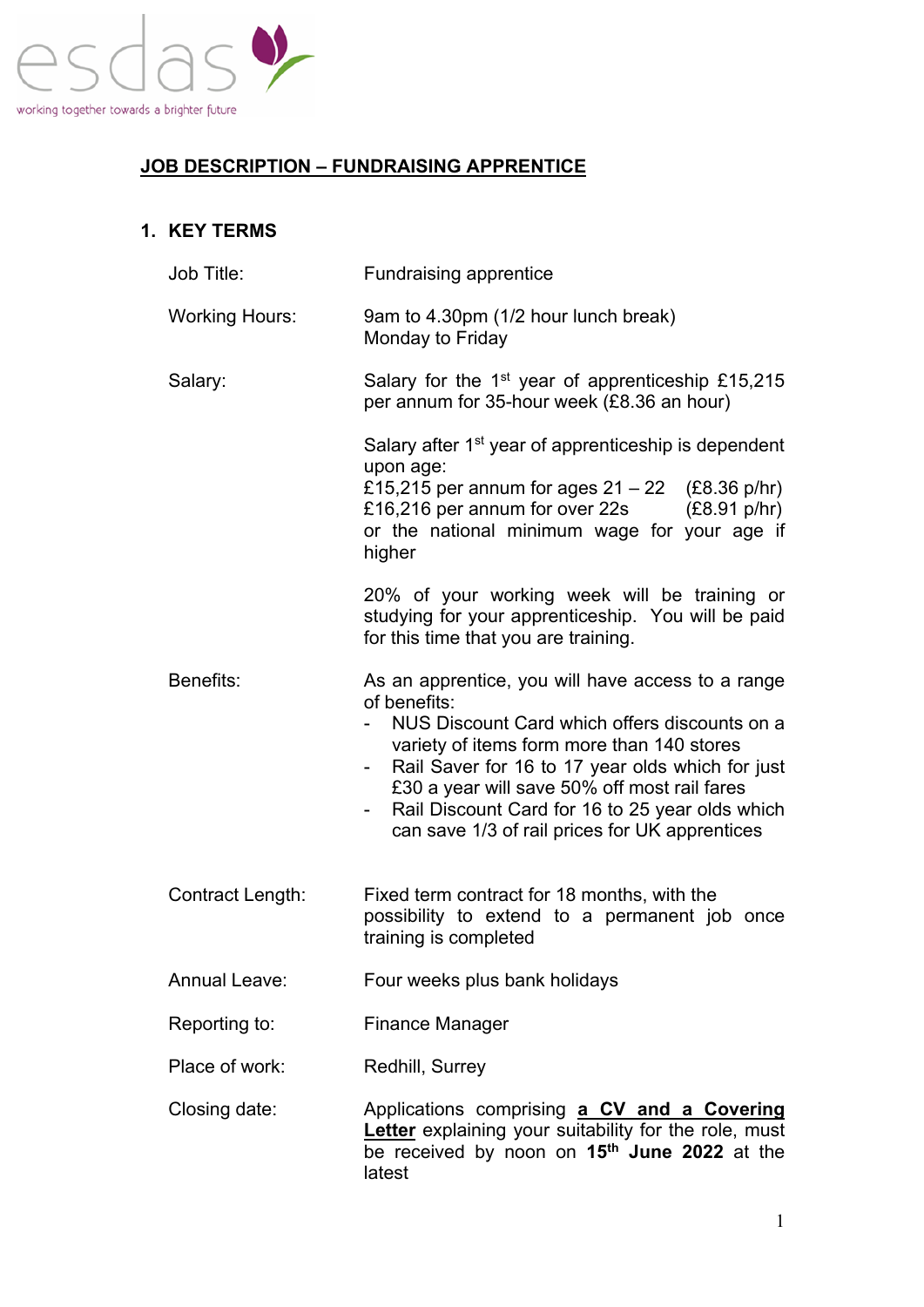

## **2. ELIGIBILITY**

All applicants must have Level 2 Maths and English (equivalent to a GCSE grade C or 4) or above and be able to provide evidence of this qualification.

Candidates must also have the right to work in England, have eligible residency status and not be in any other government-funded learning.

In addition, to qualify for the Level 3 apprenticeship, applicants must not already hold a qualification in fundraising (or a closely related subject) at or above that level.

### **3. JOB DESCRIPTION**

Working within an innovative specialist domestic abuse service and working in partnership with the Chief Executive Officer and the Finance Manager you will help ensure survivors have access to our life saving services. You will learn how to support the generation of funds from charitable trusts, statutory bodies, corporates, other donors and fundraising events towards ESDAS' core costs, existing projects and future developments.

This is an apprenticeship post and 20% of working hours (i.e. 7 hours out of the 35 hours a week) will be spent training towards a Level 3 Fundraising Apprenticeship qualification and you will be paid for this time spent training for the apprenticeship.

#### **4. MAIN RESPONSIBILITIES**

Responsibilities will include:

- Carry out research into charitable trusts, grant making bodies and corporates to identify appropriate existing and new funders to support ESDAS's finances
- Run online social media fundraising campaigns
- Maximise publicity on all fundraising activity on social media and in the local community
- Proactively approach past and potential donors to encourage repeat monthly donations
- Plan, support and deliver fundraising events and activities and encourage participation in events organised externally
- Research potential new fundraising events and potential sponsors for these events
- Develop the "Friends of ESDAS" scheme and expand network of supporters